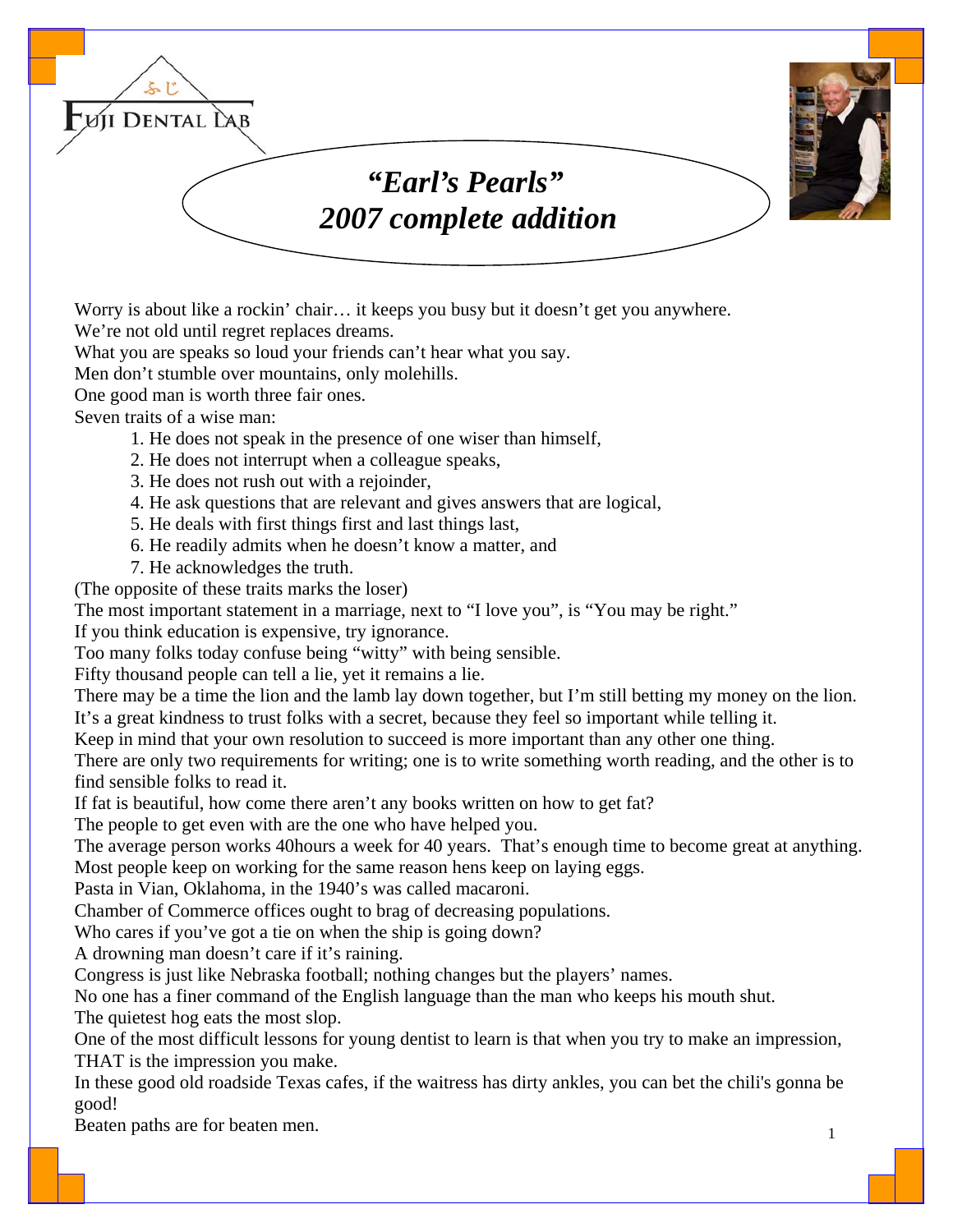

I do not believe you can do today's job with yesterday's methods and expect to be in business tomorrow. Don't mistake pleasure for happiness, they are dogs of a different breed.

If you are going to buy a car, buy the kind Ralph Nader's mother drives.

Inflation is the world's most successful thief.

Don't insult the alligator until after you have crossed the river.

If you have assigned your employees duties without giving then any rights and input, then you'd better pay them well.

Winners learn from their mistakes. Losers count their "presents."

My dad taught me to work hard, but he never taught me to like it.

The only thing sure about luck is that it will change.

It wasn't until quite late in life that I discovered how to say, "I don't know."

An "expert" is an ordinary person a long way from home.

My dad used to tell me to stand on my tiptoes to see the sun rise.

Egotism is the quality that causes that person to believe that he is "in the groove," when actually he is in a rut.

You'd better do it now; there'll probably be a law against it tomorrow.

The strongest memory is weaker than the palest ink, a Chinese proverb. In other words, "write down good ideas when they come to you."

They say a barking dog never bites, but there's always the chance he'll stop barking.

American news media are so damned caught up this "equality" thing, they'd rather be equal in slavery than unequal in freedom.

A little experience often upsets a lot of theory.

There is no stronger bond of friendship than a mutual enemy.

Take the course opposite to custom and you will almost always do well.

A child is God's opinion that the world should go on.

Most folks are unhappy today worrying about whether they'll be happy tomorrow.

I guess most girls had rather be pretty than smart because they know most men can see better than they can think.

How can we think there's been enormous progress in communication when there has been no improvement in listening.

I try to keep away from people who belittle my ambitions. Small people do that. Great people help you feel you too can be great.

I don't like to be around folks who agree with everything I say.

Any fool can criticize and complain and that's what most fools do.

The folks who can get ahead do it because they have strong points… not because they lack faults.

You don't send a fox to guard the chickens just because he has a lot of experience in the hen house.

Most people you hire claim to have "20 years experience" really have one year experience 20 times.

Don't lie, it waste both your time and mine, and I'll catch you anyway.

Watch your work, not the clock.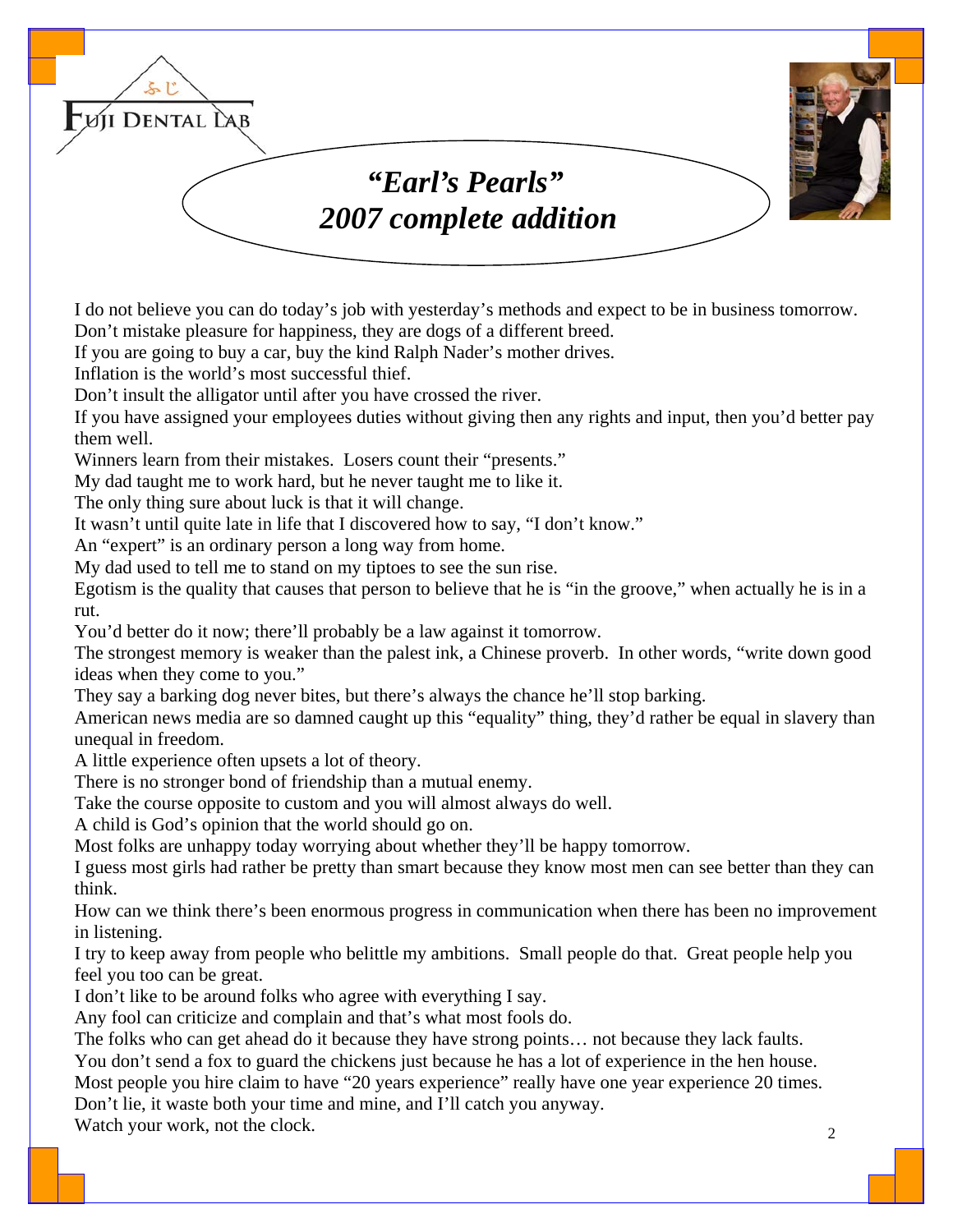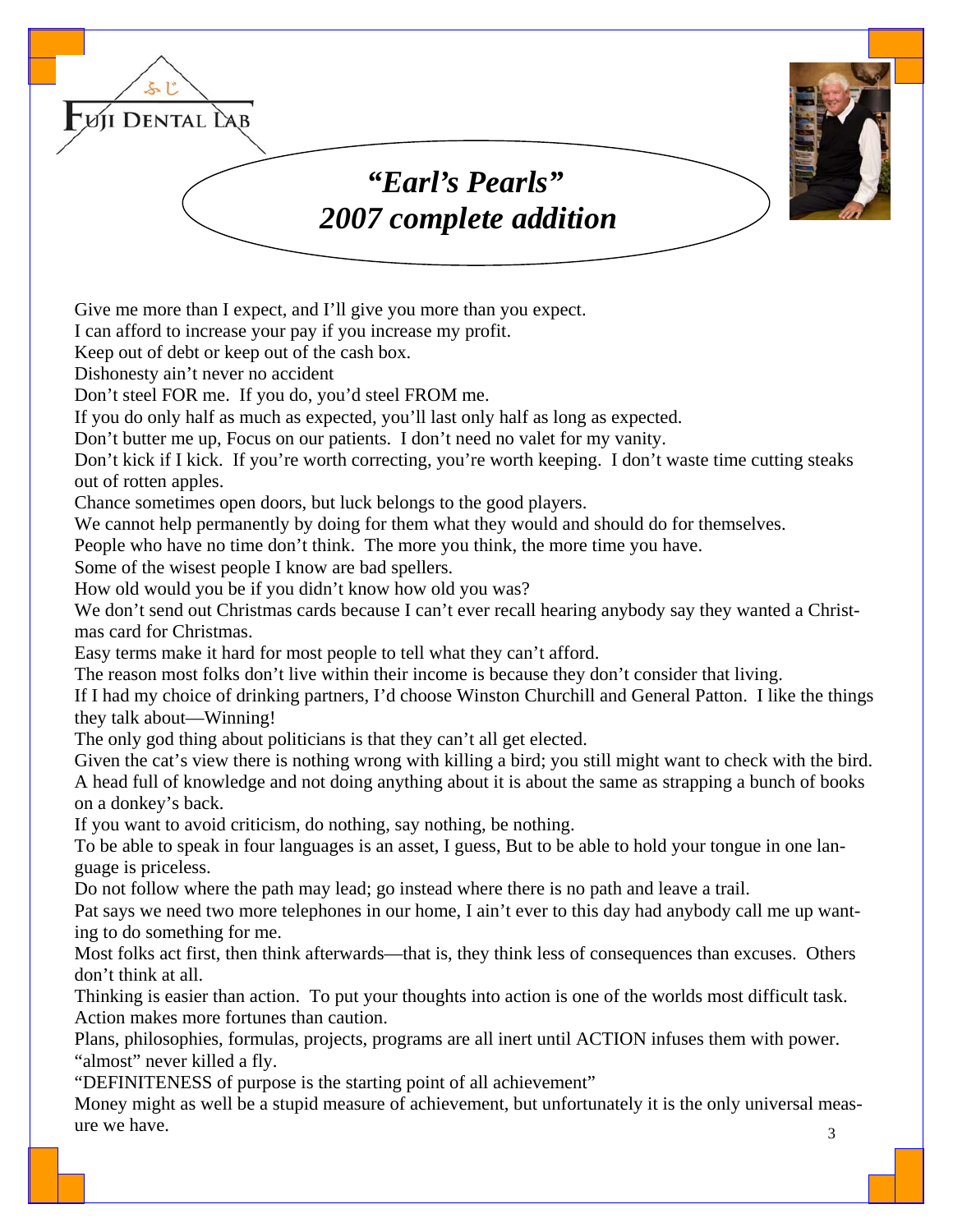

We're all pretty quick to bestow our admiration on the dead because they can't hear it.

Do not blindly follow heroes. The crowd that follows with admiration would run with the same eagerness if the hero were marching to the guillotine.

If you agree to carry the calf, they'll make you carry the cow.

A ship in a harbor is safe, but that is not what ships are built for.

Not failure, but low aim is the crime.

A "DUDE" is a fellow who knows what size glove he wears.

I'm like Rodney Dangerfield, I never get no respect. Pat told me on our wedding night we were seeing too much of each other.

There ain't no medicine to cure laziness.

If I wanted to be a successful painter, I'd paint the women slimmer than they are and their jewels fatter.

I guess I ain't never gonna figure out service stations. Every time I'm in a real hurry, their cash register is wide open and their toilet is locked.

Religion is a great armor, but it ain't much a "cloak."

It ain't the same thing to talk about it as it is to be in the bull ring.

I've got a second cousin so crooked he could hide behind a corkscrew.

I may be ignorant, but I ain't stupid. I threw away all my old report cards.

Folks who aren't reliable, are useless.

There ain't no success that compensates for failure in the home.

While I have never been accused of being dumber than an ox... come to think of it, I really never have been accused of being smarter than one either.

A smart alec bum in the French Quarter of New Orleans hit me up for 2\$. I wrote him a check on a bank where I didn't even have an account. This made both of us happy.

Anybody can sympathize with a friend's sufferings. Sympathizing with his success is what's hard. I can always flee temptation, but I must be leaving my forwarding address.

You young folks may not remember that far back, but there was once a time when movies were rated on how good they were.

Consider how hard it is to change yourself and then you'll understand how hard it is to change your patients or anyone else.

I think I'm too damned young to be as old as I am anyway.

You ain't gonna score until you have a goal.

What you are speaks so loud that your friends can't hear what you say.

What seems so necessary today may not even be desirable tomorrow.

Some folks can't help being one hammer short in the tool chest, but ignorance is a voluntary misfortune.

At no age is a person safe in departing from fundamental laws of cause and effect.

The drip ain't usually where the leak is.

If talking gently to plants helps them grow better, then how come yelling at weeds don't slow'em down? Don't lend money to friends. It's dangerous. It could damage their memory.

Once a technique becomes totally obsolete, dental schools make it a required course.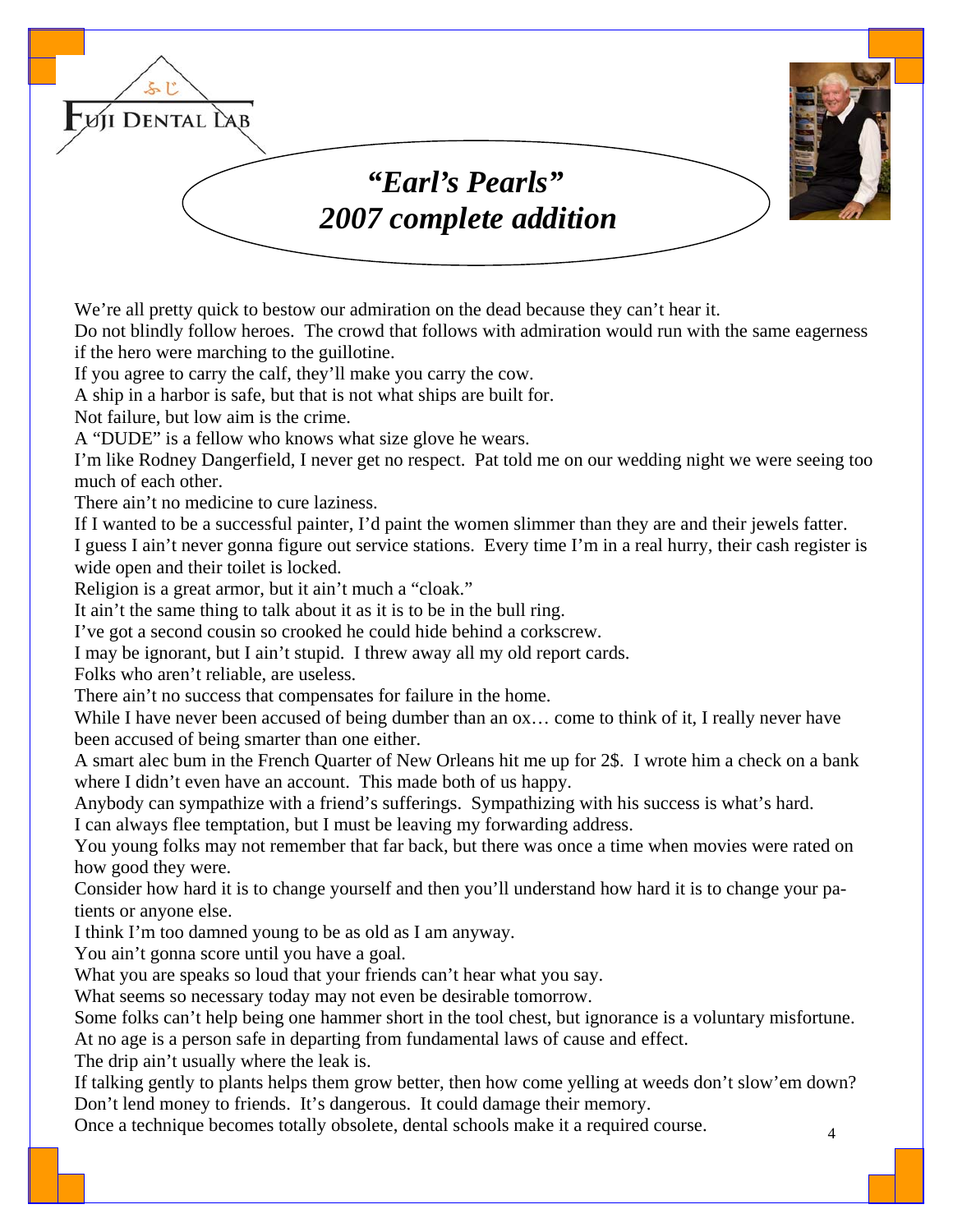

Too many folks confuse being "witty" with being sensible.

Jesse once told me that he had at one time built a scarecrow so ugly and mean-looking that once crow brought back three bushels of corn he had stolen the year before.

Daddy always described our local banker as the goof who went busted during good times. Dad never trusted or took advise from any banker.

I'll tell you one thing about my college education. It sure as hell cured my mother's bragging about me. Dad always contended that when you don't have a college education, you've got to use your brains.

Daddy always said the universities ought to be teaching kids HOW to think instead of WHAT to think. Daddy always said he'd never lost a friend over politics nor had he ever gained one.

My old dad on elections:

- The intelligent are almost always on the wrong side.

- Folks vote their resentment, not their appreciation.

- The average man does not vote FOR anything, He always votes AGAINST something.

Earl's Law—If you see a man approaching you with the obvious intent of doing you good, you should run for your life.

When a "financial planner" calls on us, my wife and I both throw our bodies over our check book. Ask a woman how she stubbed her toe and she'll say she walked into a chair. Ask a man and he'll say, "Somebody left a chair in the middle of the room."

When I was 22 I was such a loser that I got run over by the "welcome wagon."

He never made a mistake but he also never made a discovery.

Common sense is the knack of seeing things as they are, and doing things as they ought to be done. I told our marriage counselor during the last visit that our problems started when Pat wanted to be in the weeding pictures.

All children don't disobey. Hell, ours never paid enough attention to me to know what I wanted in the first place.

If you want to win in a track meet, don't get seven people who can all jump one foot. Get one who can jump seven feet. Keep this in mind when putting together a dental staff… It's far cheaper and far better. It's a socialist's idea that making profits is a vice. I see the real vice is in making losses. Communism is no longer with us because it couldn't make a profit. All systems that survive must make a profit.

The American Constitution is the most wonderful work ever struck off at a given time by the brain of man. I was born in America, I live in America, and I will die in America. It's the greatest country in the world. To aim is not enough; you must hit.

It is by attempting to reach the top in one leap that so much misery is caused in the world.

It takes time to grow a fruit tree.

Never seem wiser or more learned than the people you are with.

It's not the garb he wears that makes the monk.

Asking cost nothing. The fool wonders while the wise man ask.

 5 The greatest discovery of our generation is that human beings can alter their lives by altering their attitudes.